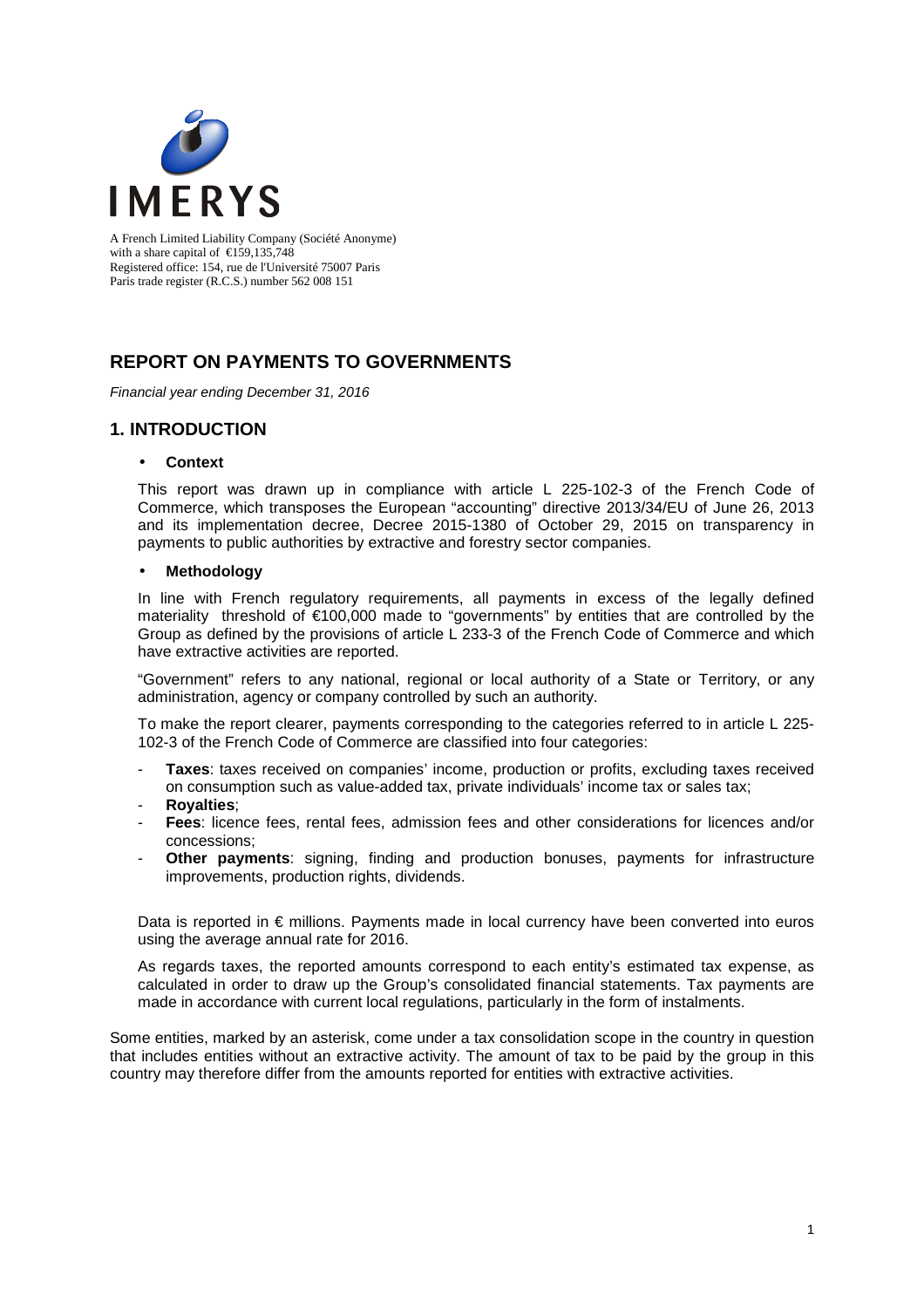# **2. THE REPORT**

| <b>Country/Entity</b>                                  | <b>Taxes</b> | <b>Royalties</b> | <b>Fees</b> | <b>Other</b> |
|--------------------------------------------------------|--------------|------------------|-------------|--------------|
|                                                        |              |                  |             | payments     |
|                                                        |              |                  |             |              |
| Australia                                              | 1,5          |                  |             |              |
| Imerys Talc Australia Pty Ltd                          | 1,2          |                  |             |              |
| Imerys Minerals Australia*                             | 0,3          |                  |             |              |
| Austria                                                | 3,8          |                  |             |              |
| Imerys Talc Austria GmBH                               | 3,8          |                  |             |              |
| <b>Brazil</b>                                          | 16,2         |                  |             |              |
| Imerys do Brasil Comercio de Extracao de Minerios Ltda | 0,3          |                  |             |              |
| Imerys Rio Capim Caulim                                | 15,1         |                  |             |              |
| Para Pigmentos SA                                      | 0,8          |                  |             |              |
|                                                        |              |                  |             |              |
| <b>Bulgaria</b>                                        | 0,2          | 0,2              |             |              |
| Imerys Minerals Bulgaria AD                            | 0,2          | 0,2              |             |              |
| Canada                                                 | 8,8          |                  |             |              |
| Imerys Mica Suzorite Inc.                              | 1,7          |                  |             |              |
| Imerys Talc Canada Inc. (Quebec)                       | 5,0          |                  |             |              |
| Imerys Graphite and Carbon Inc.                        | 2,1          |                  |             |              |
|                                                        |              |                  |             |              |
| <b>Chile</b>                                           | 0,6          |                  |             |              |
| Imerys Minerales Chile SPA                             | 0,6          |                  |             |              |
| China                                                  |              |                  | 0,1         |              |
| Imerys Yilong Andalusite (Xinjiang) Co., Ltd.          |              |                  | 0,1         |              |
|                                                        |              |                  |             |              |
| <b>France</b>                                          | 57,8         | 0,1              |             |              |
| Imerys Ceramics France *                               | 3,4          |                  |             |              |
| Imerys Filtration France*                              | 0,8          |                  |             |              |
| Imerys Mineraux France*                                | 0,3          |                  |             |              |
| Imerys Refractory Minerals Clerac*                     | 0,8          |                  |             |              |
| Imerys Refractory Minerals Glomel*                     | 2,3          |                  |             |              |
| Imerys Talc Luzenac France*                            | 8,0          |                  |             |              |
| Imerys TC*                                             | 41,2         |                  |             |              |
| Société Exploitation de Gournay                        | 1,0          | 0,1              |             |              |
| Germany                                                | 1,4          |                  |             | 0,6          |
| Imerys Tableware Deutschland                           | 1,0          |                  |             | 0,6          |
| Imerys Metalcasting Germany GmBH*                      | 0,4          |                  |             |              |
|                                                        |              |                  |             |              |
| Greece                                                 | 4,6          |                  |             |              |
| Imerys Industrial Minerals Greece S.A                  | 4,6          |                  |             |              |
|                                                        |              |                  |             |              |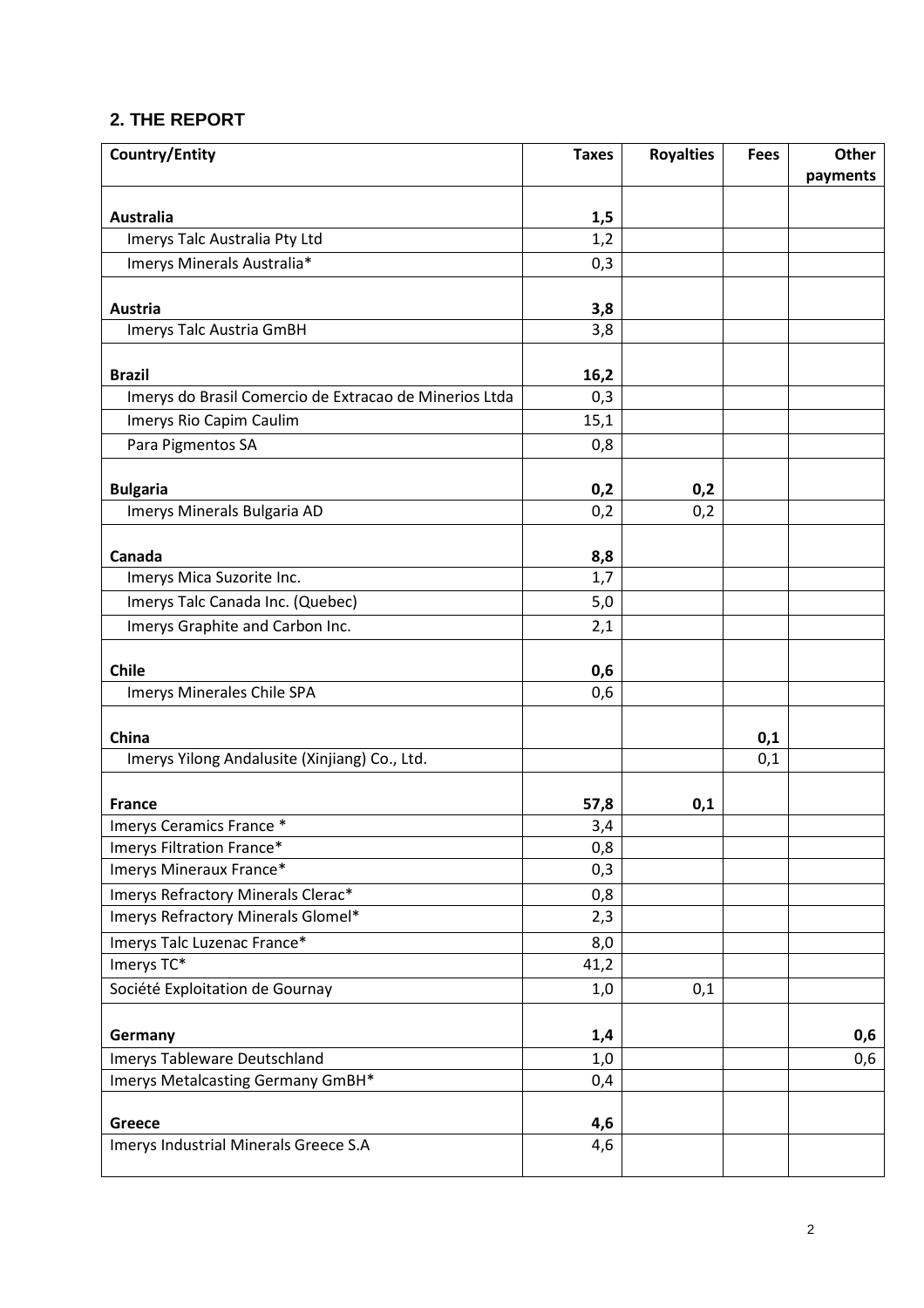| <b>Country/Entity</b>                                  | <b>Taxes</b> | <b>Royalties</b> | <b>Fees</b> | <b>Other</b><br>payments |
|--------------------------------------------------------|--------------|------------------|-------------|--------------------------|
|                                                        |              |                  |             |                          |
| India<br>Imerys Ceramics India Private Limited         | 0,1<br>0,1   | 0,3<br>0,3       |             |                          |
|                                                        |              |                  |             |                          |
| <b>Italia</b>                                          | 2,1          |                  | 0,2         |                          |
| Imerys Minerali Italia*                                | 1,4          |                  | 0,2         |                          |
| Imerys Talc Italy Spa*                                 | 0,6          |                  |             |                          |
| Sarda Perlite S.R.L                                    | 0,1          |                  |             |                          |
| <b>Malaysia</b>                                        | 2,6          | 1,1              |             |                          |
| Imerys Minerals Malaysia Sdn. Bhd.                     | 2,6          | 1,1              |             |                          |
|                                                        |              |                  |             |                          |
| <b>Mexico</b>                                          | 9,8          |                  |             |                          |
| Imerys Diatomita Mexico, S.A. de C.V.                  | 6,7          |                  |             |                          |
| Liquid Quinmica Mexicana                               | 0,4          |                  |             |                          |
| <b>KTC Mexico</b>                                      | 1,2          |                  |             |                          |
| Minera Roca Rodando S. DE R.L. DE C.V.                 | 1,5          |                  |             |                          |
|                                                        |              |                  |             |                          |
| <b>Namibia</b>                                         |              |                  |             | 0,1                      |
| Imerys Gecko Holding Namibia Pty Ltd                   |              |                  |             | 0,1                      |
| New-Zealand                                            | 0,6          |                  |             |                          |
| Imerys Ceramics New Zealand                            | 0,6          |                  |             |                          |
|                                                        |              |                  |             |                          |
| <b>South Africa</b>                                    | 0,2          |                  |             |                          |
| Samrec Pty                                             | 0,2          |                  |             |                          |
| Spain                                                  |              |                  |             |                          |
| Imerys Ceramics Espana (Disposed of in 2016)           | 2,3<br>0,1   |                  |             |                          |
| Imerys Diatomite Alicante S.A.*                        | 2,2          |                  |             |                          |
|                                                        |              |                  |             |                          |
| Sweden                                                 | 1,3          |                  |             |                          |
| Calderys Nordic AB                                     | 1,3          |                  |             |                          |
|                                                        |              |                  |             |                          |
| <b>Thailand</b><br><b>MRD Thailand</b>                 | 0,6<br>0,1   | 0,2              |             |                          |
| MRD-ECC (Thailand)                                     | 0,5          | 0,2              |             |                          |
|                                                        |              |                  |             |                          |
| <b>Turkey</b>                                          | 1,0          | 0,1              | 0,1         | 0,2                      |
| <b>Imerys Ceramics Turkey</b>                          | 0,5          | 0,1              |             |                          |
| Harborlite Aegean Endustri Mineralleri Sanayi A.S.     | 0,4          |                  |             | 0,2                      |
| Mikro Mineral Endüstriyel Mineraller Sanayi VE Ticaret | 0,1          |                  | 0,1         |                          |
| A.S.                                                   |              |                  |             |                          |
| <b>Ukraine</b>                                         | 0,5          |                  |             | 0,2                      |
| Vatutinsky Kombinat Vognetryviv                        | 0,5          |                  |             | 0,2                      |